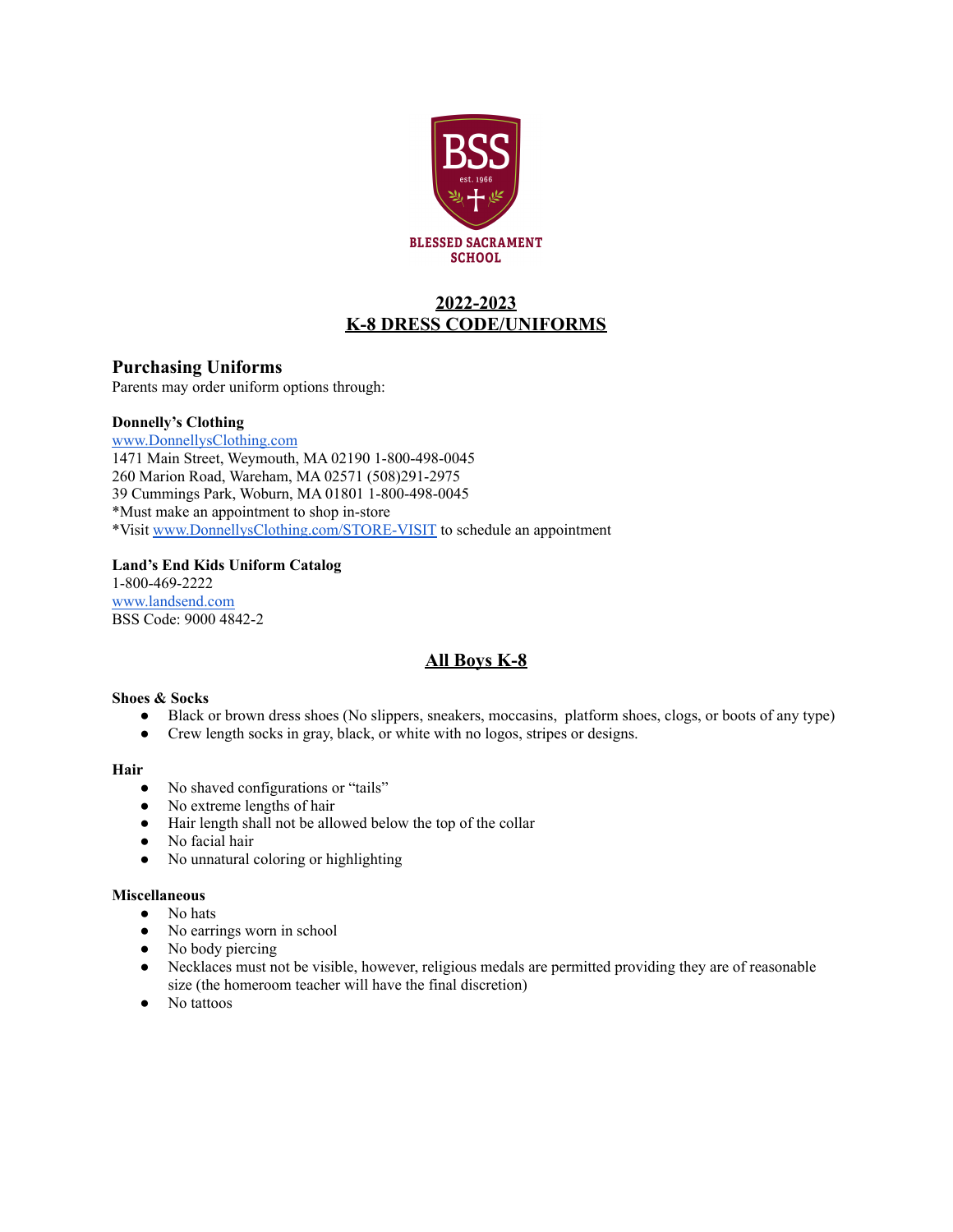| <b>Girls Kindergarten through Grade 5</b>                                                                                                                                                                                                                                                                                                                                                                                                    | <b>Girls Grade 6 through Grade 8</b>                                                                                                                                                                                                                                                                                                                                                                                                                                                                                                                                    |
|----------------------------------------------------------------------------------------------------------------------------------------------------------------------------------------------------------------------------------------------------------------------------------------------------------------------------------------------------------------------------------------------------------------------------------------------|-------------------------------------------------------------------------------------------------------------------------------------------------------------------------------------------------------------------------------------------------------------------------------------------------------------------------------------------------------------------------------------------------------------------------------------------------------------------------------------------------------------------------------------------------------------------------|
| Jumper<br>Maroon BSS plaid<br>Tights or bike shorts are required under the<br>jumper for Kindergarten                                                                                                                                                                                                                                                                                                                                        | Kilt<br>Gray BSS kilt – worn no more than 3" above<br>the knee; rolling and/or pinning the kilt is not<br>allowed                                                                                                                                                                                                                                                                                                                                                                                                                                                       |
| <b>Blouse</b><br>Long or short sleeve white peter-pan collar<br>$\bullet$<br>blouse<br>Maroon pullover or cardigan sweater<br>(optional)<br>BSS 1/4 Zip Fleece (JB Pride Uniform)<br>$\bullet$<br>(optional)<br>No BSS Spirit hooded sweatshirts allowed<br>except on spirit days or gym days<br><b>Summer Option</b><br>Gray uniform shorts with black belt<br>No belt allowed for Kindergarten<br>Pink short-sleeve polo top with BSS Logo | <b>Shirt/Blouse</b><br>Long or short sleeve white button down<br>oxford (Must be tucked in at all times.)<br>Long or short sleeve white collared polo shirt<br>$\bullet$<br>with BSS Logo (Must be tucked in at all<br>times.)<br>No colored undergarments worn under the<br>blouse (cream or white camisole and bra)<br>Maroon pullover sweater or cardigan sweater<br>(optional)<br>Vest (optional)<br>$\bullet$<br>BSS 1/4 Zip Fleece (JB Pride Uniform)<br>$\bullet$<br>(optional)<br>No BSS Spirit hooded sweatshirts allowed<br>except on spirit days or gym days |
|                                                                                                                                                                                                                                                                                                                                                                                                                                              | <b>Summer Option</b><br>Gray uniform shorts with black belt                                                                                                                                                                                                                                                                                                                                                                                                                                                                                                             |
|                                                                                                                                                                                                                                                                                                                                                                                                                                              |                                                                                                                                                                                                                                                                                                                                                                                                                                                                                                                                                                         |

# **All Girls K-8**

#### **Pants (Winter/Cold Weather Option—from after Columbus Day until the first day of spring)**

- Gray uniform pants with black belt
- Jumper or Kilt with black leggings

#### **Shoes**

- Black or brown dress shoes
- No slippers, sneakers, moccasins, platform shoes, clogs, or boots of any type
- Maroon knee-hi socks worn to the knee or tights

#### **Hair**

- **●** No shaved configurations
- No extreme height
- No unnatural coloring, no highlighting

#### **Miscellaneous**

- **●** No hats
- Minimal nail polish is allowed (distracting colors/patterns are at the discretion of teachers and administration)
- No body piercing (except ears)
- One pair of earrings is permitted. No dangling earrings or hoops
- No makeup or lip gloss
- Necklaces must not be visible, however, religious medals are permitted providing they are of reasonable size. (The homeroom teacher will have final discretion)
- No tattoos

# **Girls Kindergarten through Grade 8**